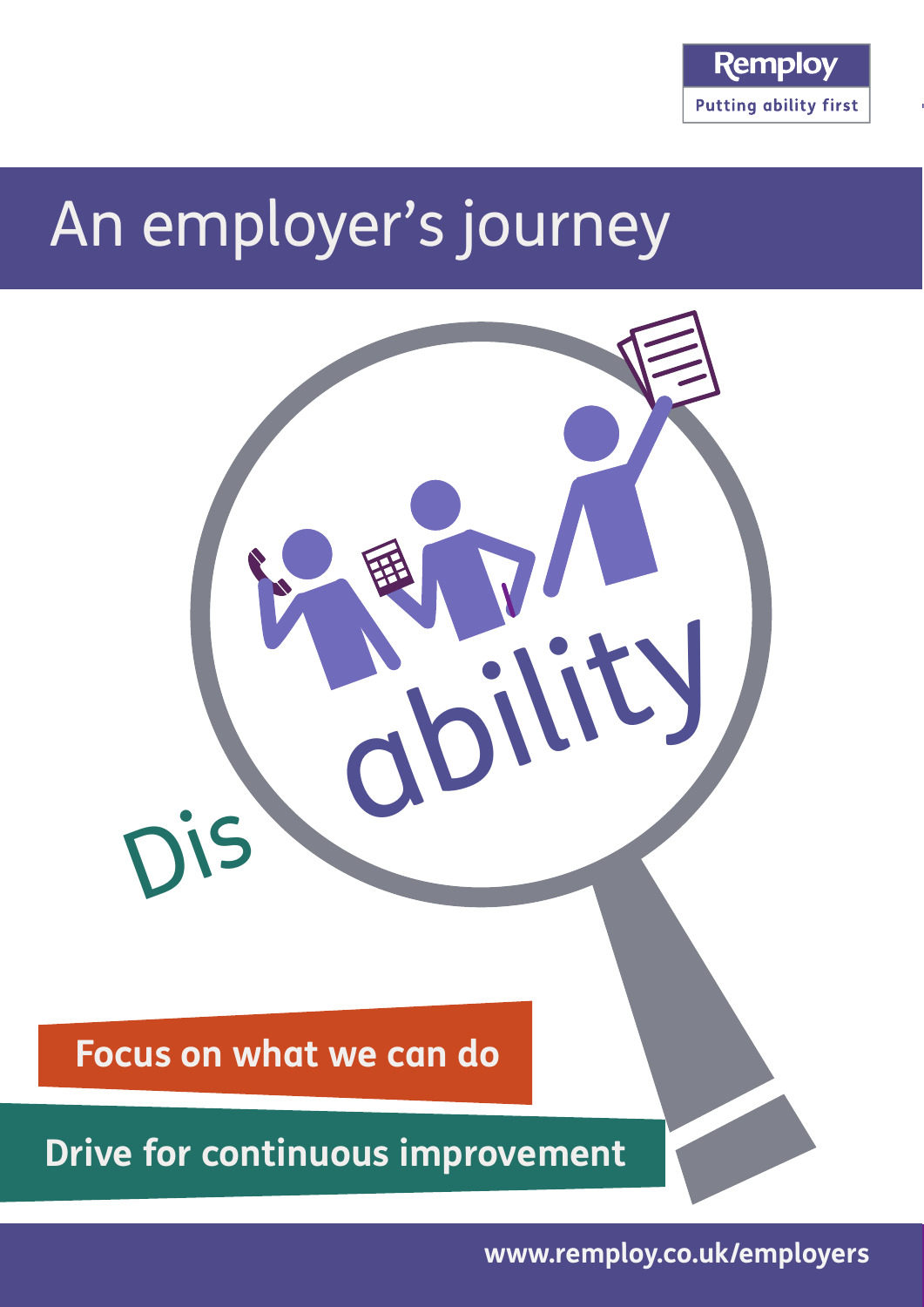## Remploy **Putting ability first**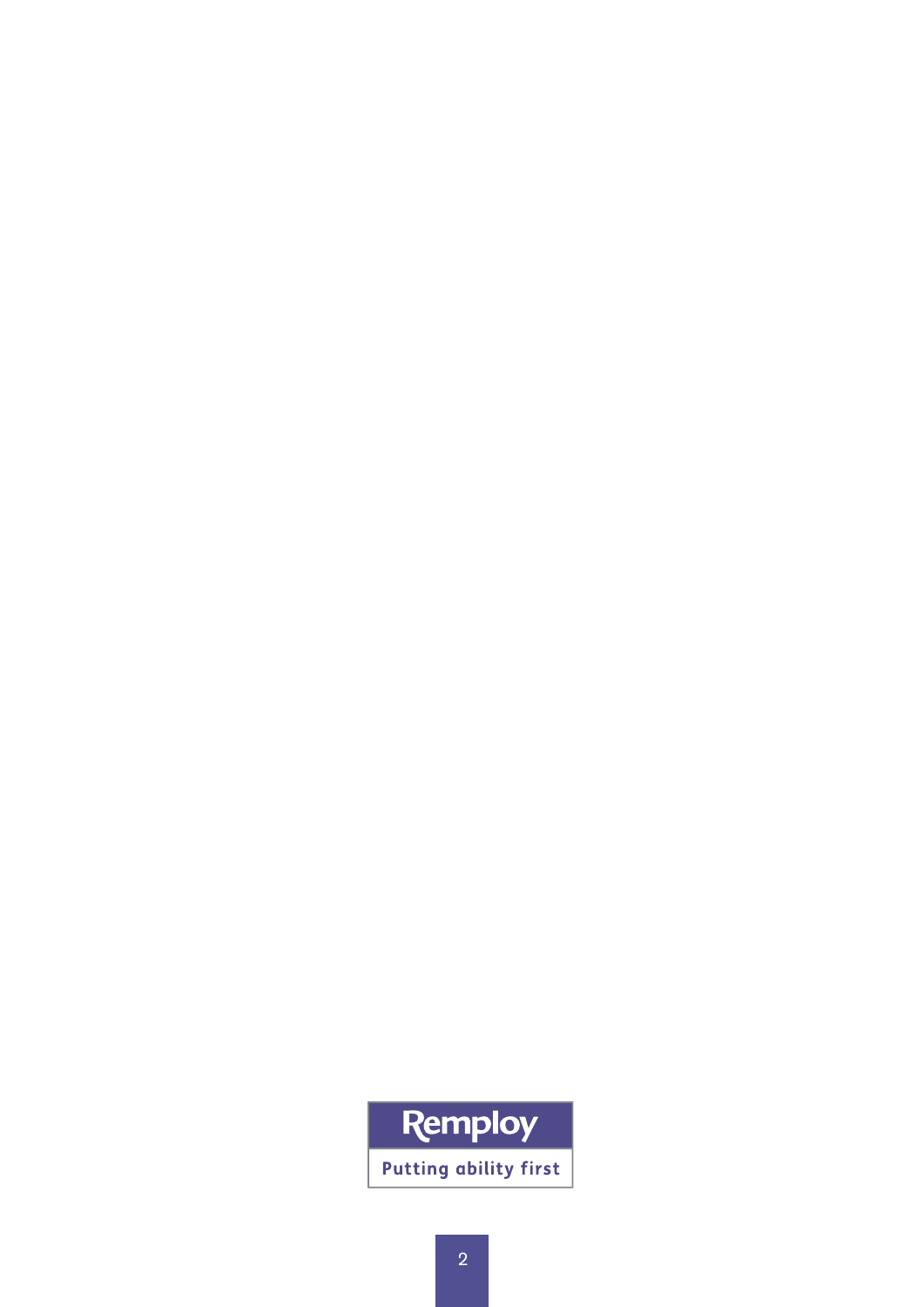### **An employer's journey**



Disabled people make great employees, and making sure you attract and retain disabled talent can benefit any business. Thousands of employers are already realising these benefits, but for many it seems difficult, complicated and some don't know where to start.

With over 70 years' experience, Remploy are experts in helping employers create an environment where all employees can thrive. This experience has led us to create an 'employer's journey'. This journey highlights the stages employers go through, from exploring what is possible to creating an inspirational workplace where all types of talent is able to shine, and other employers set as a benchmark.

You'll see at each stage, what employers like yourselves might already be doing, the support Remploy will provide to help you, the key milestones and the business benefits you could achieve.

We recognise it's not a one size fits all approach, businesses like disabled people aren't all the same. We understand that by working together, we can understand and capitalise on your business's capacity to harness the skills, motivation and loyalty that disabled people bring to any organisation.

#### What's the value to you?

- You can see the benefits and support available to help set goals on an attainable journey plan.
- We can better explain our approach, helping to open up new opportunities and improve our engagement with you.
- Remploy can recognise and reward employers and build a plan of support in line with your objectives.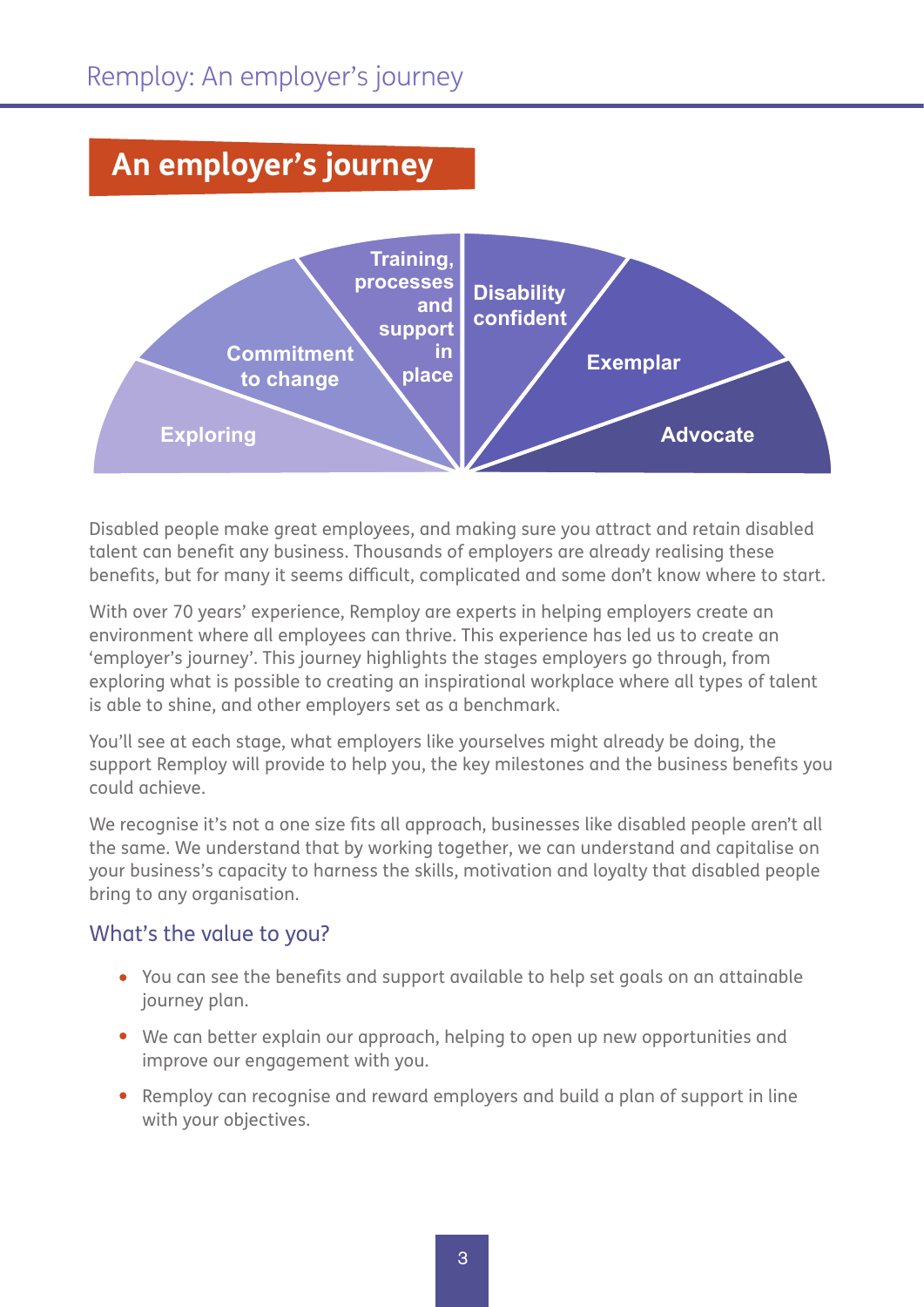## **Exploring**



How could it work?

#### An interest in understanding what is possible and how it could work...

Disabled people make great employees, bringing motivation, passion and the skills any business needs to succeed.

As if this wasn't enough, they can help address your corporate social responsibility goals, and make your brand stand out. All of this allows you to better engage with your customers.

However, we do know that barriers exist, such as uncertainty, a lack of knowledge or simply not seeing the benefits for making a change.

#### Remploy can help you by...

Taking the time to understand your business strategy, values and goals. We offer a consultative approach to help you to find the best approach to employing disabled people in your organisation, plus identifying a business case to make it happen.

As recognised experts with over 70 years' experience, we can share our knowledge and expertise. We can also provide case studies from similar employers we've already worked with, highlighting best practice and removing any concerns and complexities.

#### You're ready to move on to the next stage of the journey when...

You've met with a Remploy expert, discussed the various approaches and agreed which one best meets your needs. You will have developed your own business case, that will resonate within your organisation, and are aware of the various models that you could adopt.

"At first it was a little daunting to know how much there is to be done, however understanding that Remploy are perfectly positioned to take us through this journey is a huge comfort."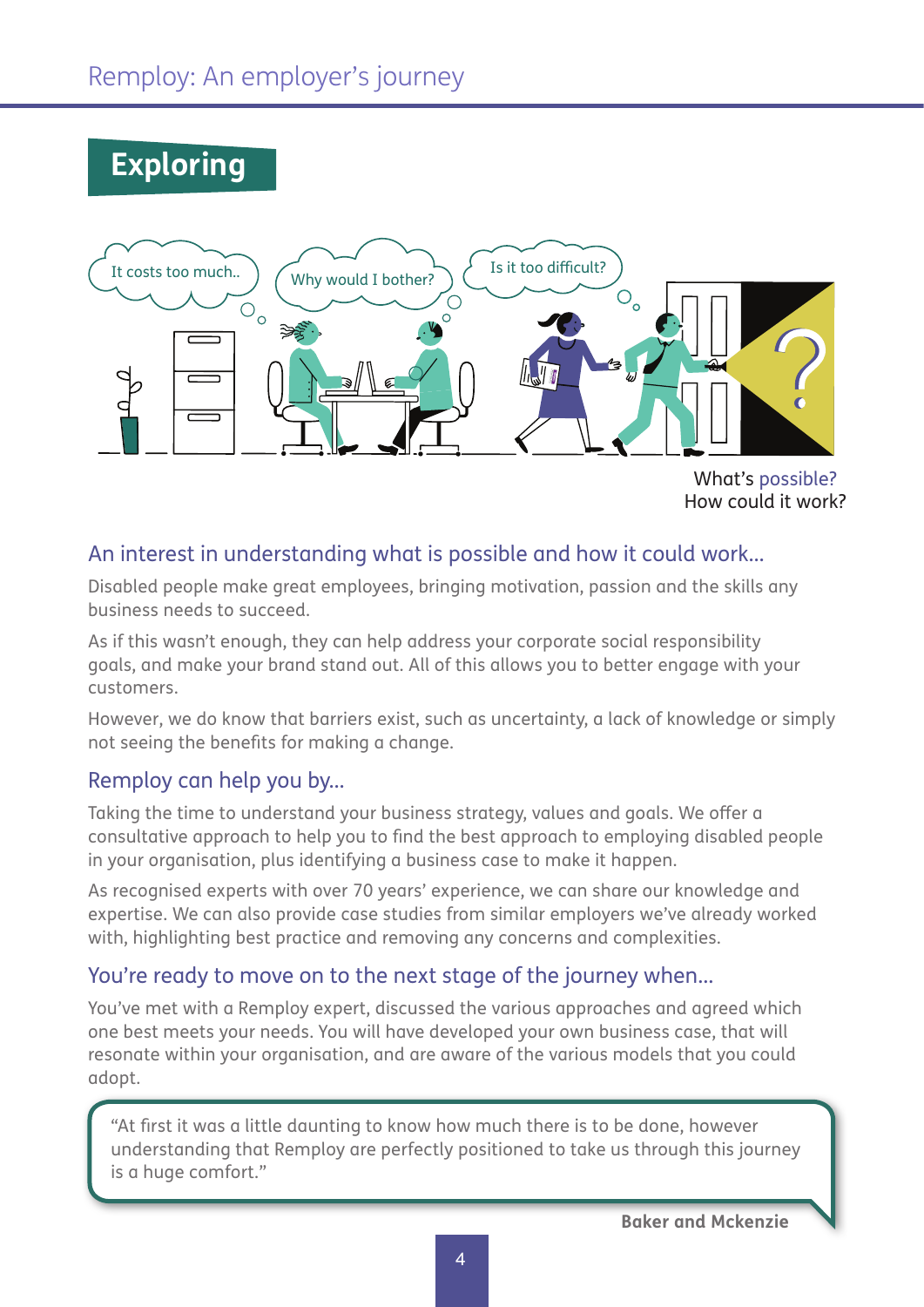## **Commitment to change**



### A desire to do things differently, although still not sure what that looks like

By committing to change you are moving towards an organisation that supports disabled people, is more representative of the customers and community it serves, and as such, a brand that stands out in the marketplace.

After exploring the possibilities, it's time to put plans into action. Decision makers within your business are involved, and understand the benefits disabled people can bring to your organisation. Stakeholders across the business understand the changes that need to be made, feel supported and are committed to next steps in supporting disabled people into employment.

#### Remploy can help by...

Engaging with senior leaders and other key stakeholders to develop a practical proposition for employing disabled people. We can also help with communicating this across your business and share the success other employers have benefited from, building on your desire and commitment to make a change.

We'll develop solutions that meet your business objectives, including any simple adjustments to current systems and processes. This could include a pilot programme to test the solution before embedding it across your organisation.

#### You're ready to move on to the next stage of the journey when...

We have a shared vision, a plan to implement it, the right support and relationships in place and a commitment to supporting disabled people in work. Achievable targets are set within the business, which are supported at the highest level.

"From gaining disability awareness and understanding through Remploy's team, and the great people we have introduced into Staffline, we are now looking to further develop a plan that supports our managers in becoming more disability confident."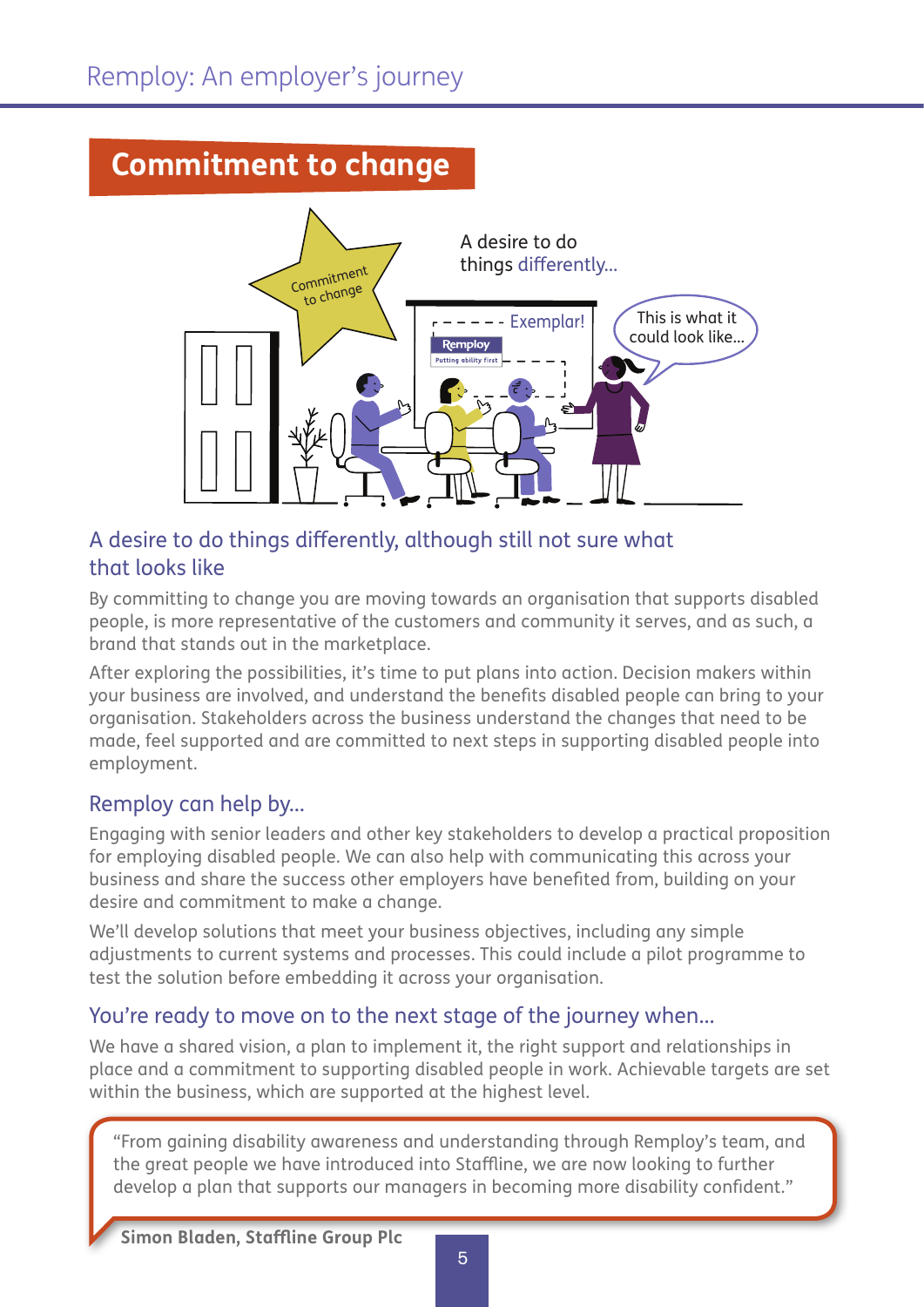#### **Training, processes and support in place** Training Processes

processes

in place



#### Creating a supportive environment, in which people of all abilities can thrive

Successful businesses appreciate that it is much more than just putting people into a job. It's about creating the type of environment that allows all colleagues to flourish in a career.

Increasing knowledge around disability as a whole, and learning by experience helps colleagues develop a greater appreciation of some of the challenges disabled people face, and the role they have in creating a successful, inclusive workplace.

#### Remploy can help by...

Providing a single point of contact to make sure you have access to the very best advice and guidance. We'll give you access to a bespoke programme of training, support and guidance that can be designed around your organisation to ensure maximum impact.

This will assist you and your colleagues to identify and embed simple adjustments into your recruitment lifecycle. This ensures that your opportunities are accessible to disabled people, and that disabled people have the opportunity to develop a successful career with you.

#### You're ready to move on to the next stage of the journey when...

You and your colleagues have addressed some of the misconceptions that exist around disability, and are ready to focus on helping your business attract, recruit and retain the very best disabled talent.

By ensuring colleagues and the environment in which they work can offer the support required, you will benefit from a workforce with less absenteeism and greater productivity.

"The programme had huge benefits for the store. We had a group of individuals who were really passionate and motivated about working for Marks & Spencer. It also allowed us to forge strong links in the local community."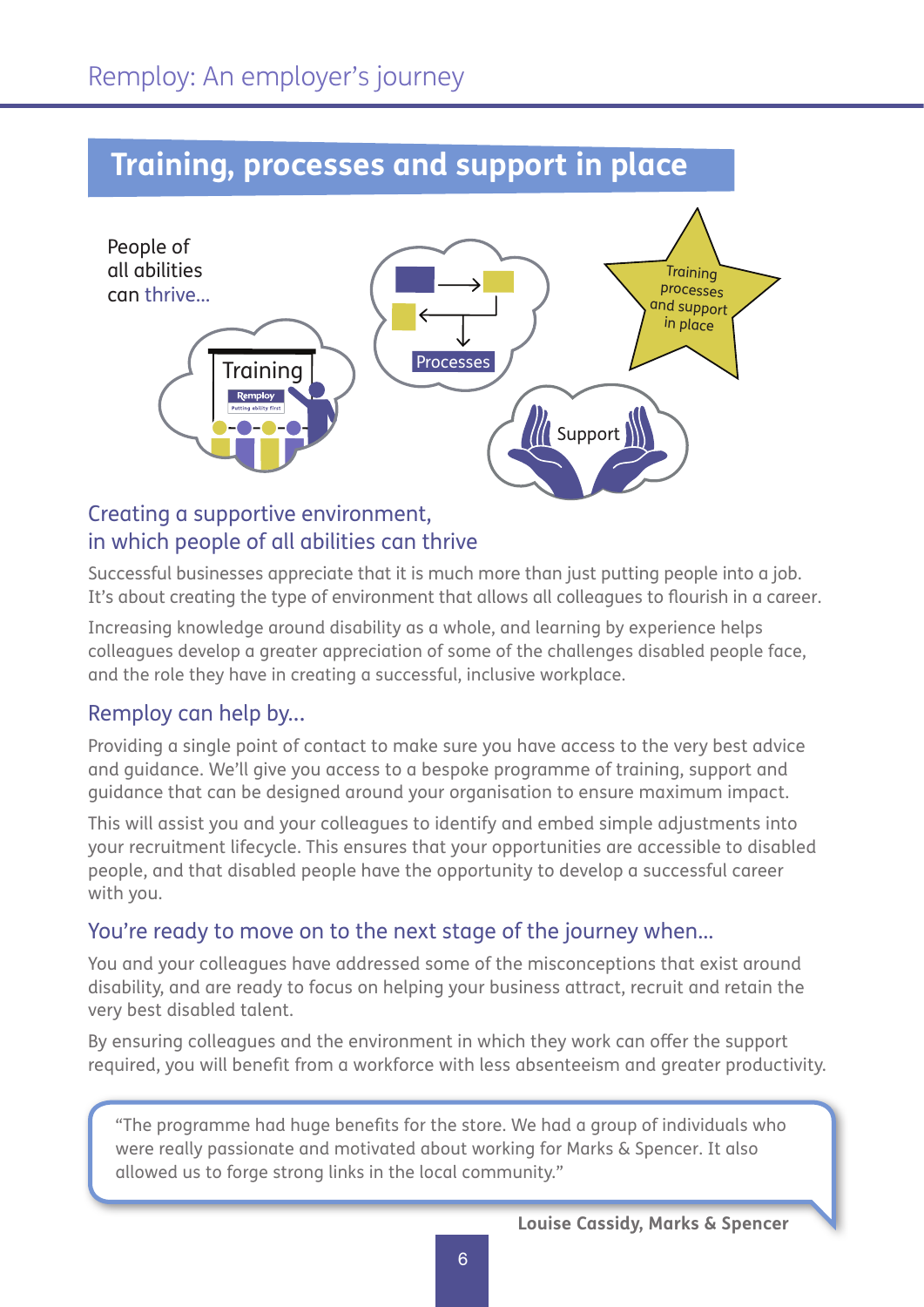

#### Being able to anticipate and accommodate the needs of disabled colleagues effortlessly

Being disability confident can help you attract a wider pool of employees, increase the retention of talented employees who may be struggling, and better identifying internal talent for progression.

Disability confidence exists where there is a solid understanding, and appreciation of disability across the business. A disability confident organisation is one that puts policies into practice to ensure disabled people are included.

These businesses appreciate the skills, motivation and loyalty disabled employees bring to any organisation, and focus on what their talent enables them to do, not what a disability may stop them from doing.

#### Remploy can help by...

Developing our partnership, continually improving solutions to drive ever more benefit from the support you already have in place.

We are your first point of contact for all of your disability related queries. We know your business, and will work with you to identify additional opportunities to improve, and create a platform to share your successes internally and externally.

#### You're ready to move on to the next stage of the journey when...

The recruitment and support of disabled people is business as usual – just another way for your business to access and nurture talent.

Disabled employees feel comfortable to share their challenges, safe in the knowledge that any necessary support is in place to help them flourish in a career.

"The dyslexia in engineering campaign has been a great example of how we can respond to and support the needs of our people. By working in partnership with Remploy, we were able to offer real practical specialist help. This partnership has had a real business impact in supporting our people and for that I am immensely proud of what we have achieved together."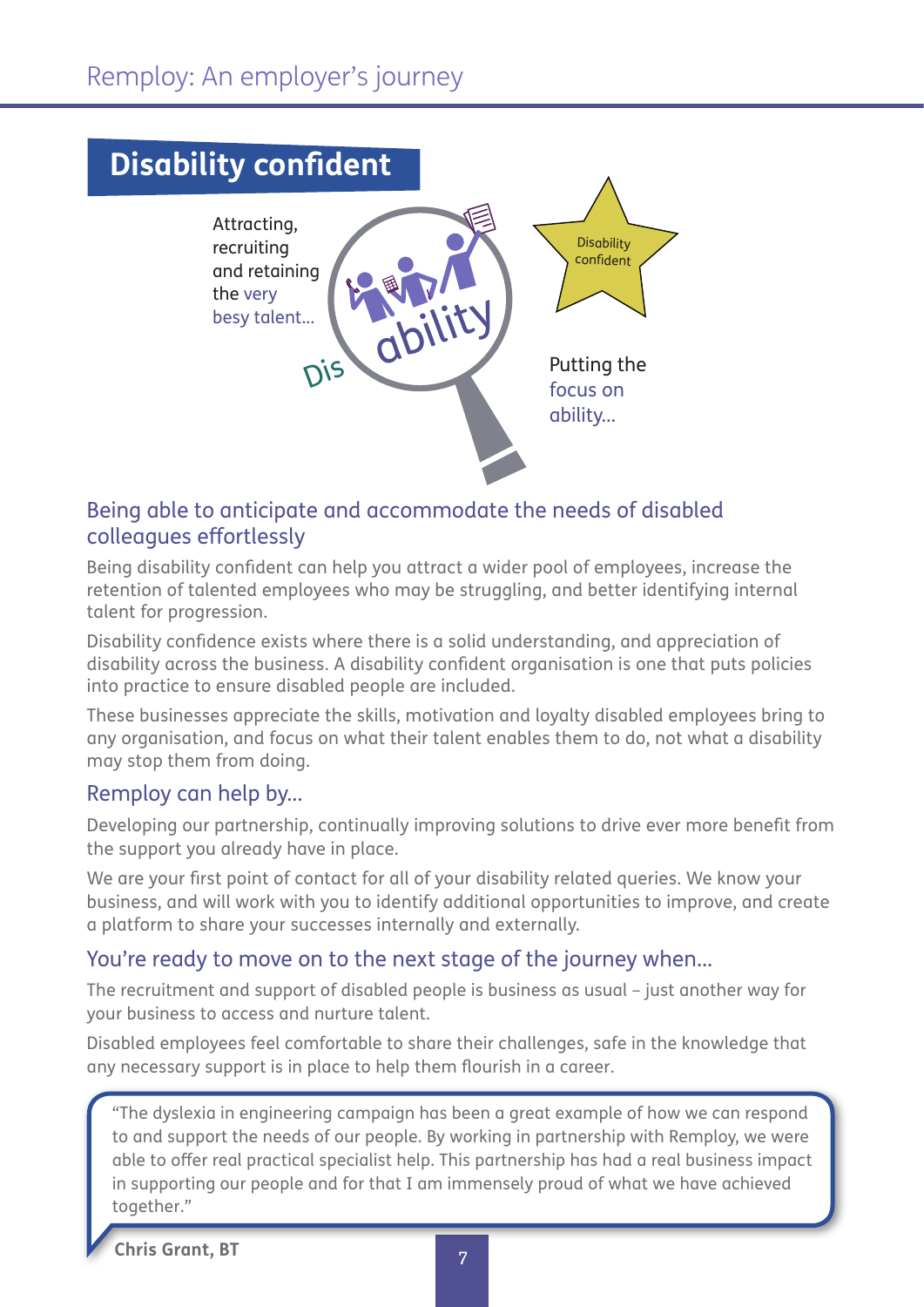## **Exemplar**



#### An inspirational place to work, with a continuous drive to improve the environment you have created

Becoming an exemplar organisation enables a merging of company values and mission, giving you the advantage of a workforce that feels valued, trusted and is engaged.

Exemplar employers are passionate about improving their business. They use employee feedback to further embed inclusivity and support as standard employment practice – actively engaging disabled employees to enable innovation and process improvement.

Disabled employees have a voice, with clear role models in place to further promote a level playing field for all. Exemplar employers expect all suppliers and partners to adopt the same principles, with those at the start of their journey showing a commitment to change.

#### Remploy can help by...

Holding regular review meetings, and providing detailed management information to assess if your long-term objectives are being met. We'll help you to promote similar programmes across your supply chain, and embed Remploy representatives within your business to help further promote success.

#### You're ready to move on to the next stage of the journey when...

There is a signed agreement in place which sets out your long-term strategy around disability. This would include clear growth targets and a timetable for success, where all identified activities are addressed and fulfilled.

Our continued partnership with Remploy over the last 10 years has enabled us to develop and evidence our commitment to creating an environment where anyone can flourish. Incorporating disability in all that we do delivers fantastic benefits to ourselves and our customers, by truly reflecting the communities that we serve."

**Norman Mence, Royal Mail Group**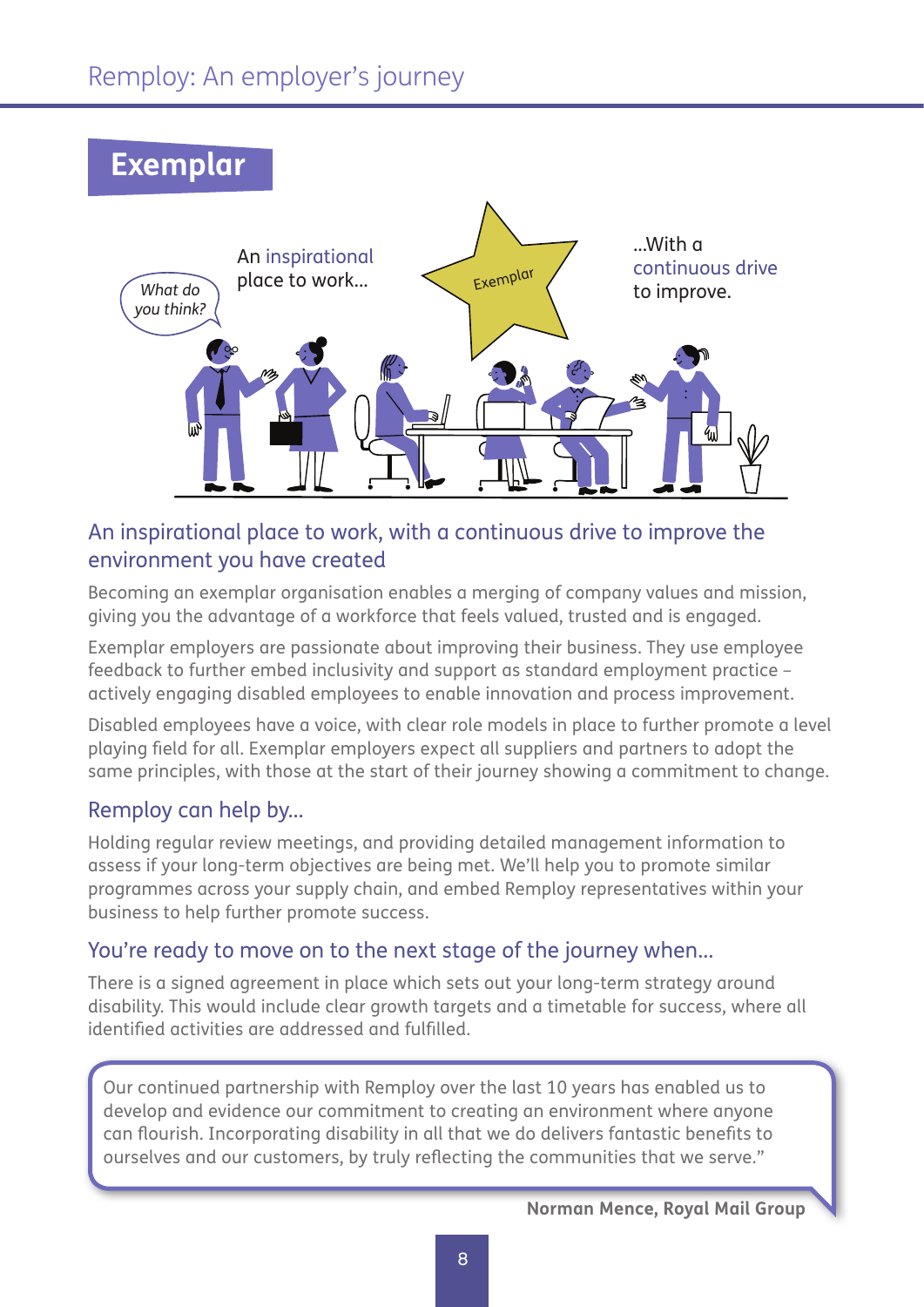

#### Disability is embraced and discussed at all levels internally and externally – and the employer is held up as a positive example for others to follow!

By becoming an advocate of disabled people in employment, you can lead by example. It allows you to engage with society and your disabled customer base – building a strong social brand; all leading to profitability, sustainability and growth.

Advocates feel proud of the work we do together to help change the lives of disabled people. Whilst recruiting and supporting disabled people may be the norm in your business – this is not always the case elsewhere. Sharing your challenges, how they were overcome and the benefits you now enjoy – will help other employers to take the first step in making a positive change.

#### Remploy can help by...

Creating a joint platform to promote a fantastic working partnership. We can help create case studies and attend employer events to promote the business benefits of employing disabled people.

Successful PR supported by senior leaders across both organisations will ensure you are able to attract the very best talent, improve your brand, and play a key role in addressing the inequality that exists in the employment of disabled people.

#### You're know you're there when...

People and organisations approach you for your opinion – and are held up as an example in your sector for others to follow.

More importantly, your colleagues all see the benefits of the work we do together, and share these every chance they get.

"As an organisation, we understand the importance of having a diverse workforce and recognise the social and commercial benefits this can bring. We're delighted to have Remploy working with us as a preferred recruitment partner, as they bring a wealth of experience in assisting disabled people to enter the job market."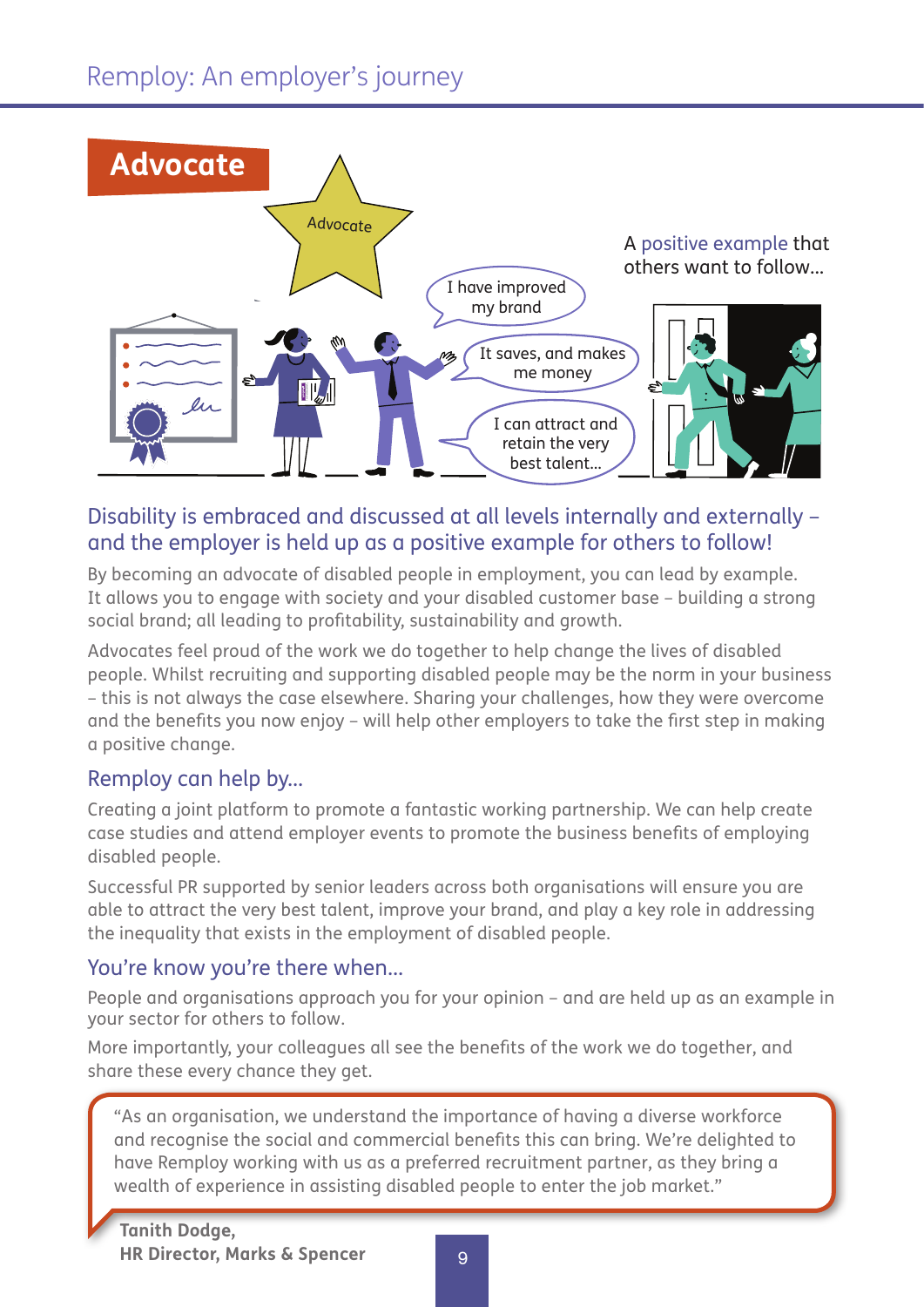## **An employer's journey**

![](_page_9_Figure_1.jpeg)